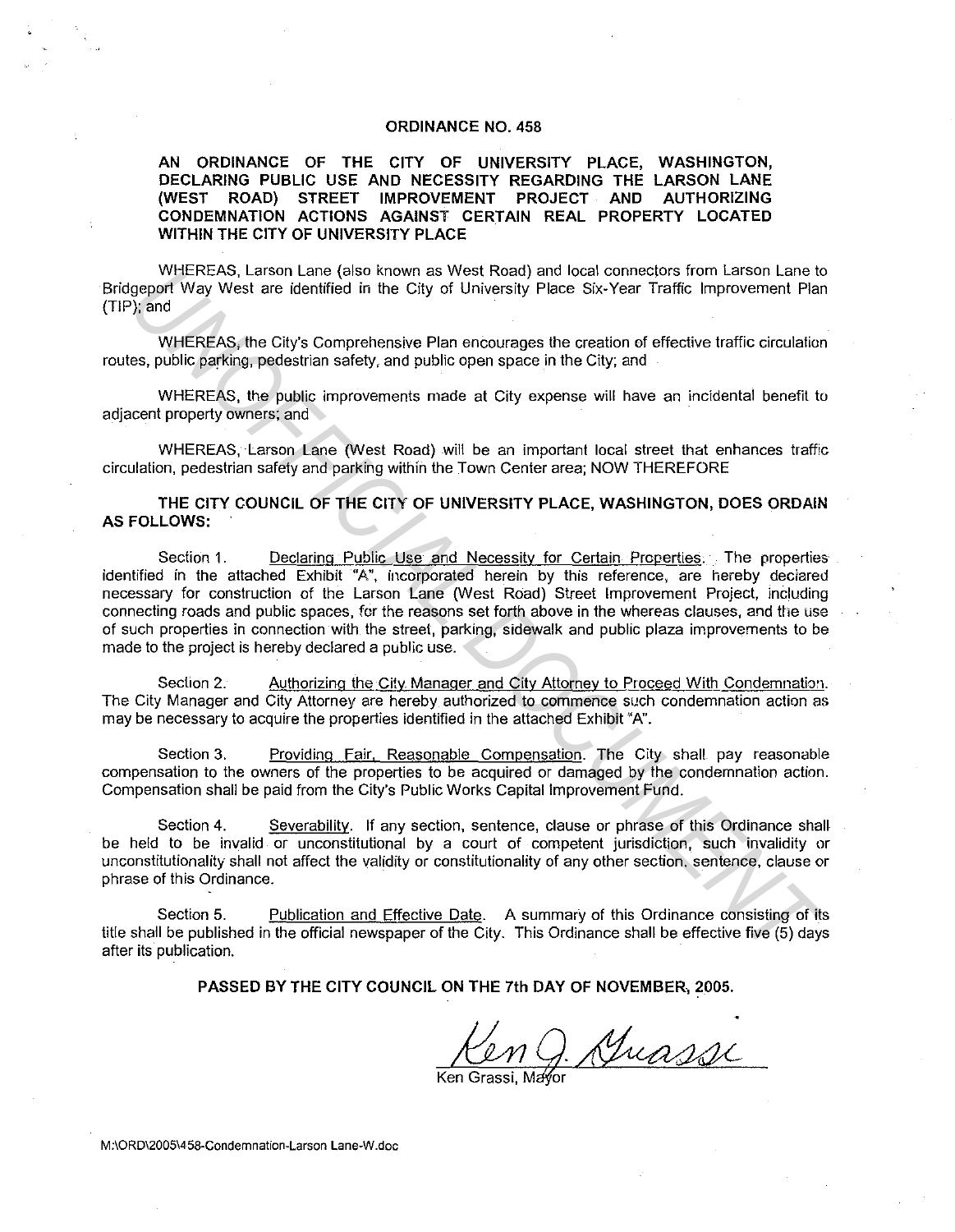ATTEST:

Sarah Ortiz, CMC, City Clerk

# APPROVED AS TO FORM:

HOVED AS TO FUND.<br>
1979 PORTLED HE AND CREATED TO USE OF THE CREATED OF CREATED TO USE OF THE CREATED TO USE OF THE CREATED OF THE CREATED OF THE CASE OF THE CASE OF THE CASE OF THE CASE OF THE CASE OF THE CASE OF THE CASE

Date of Publication: Effective Date: 11/9/05 11/14/05

M;\OR0\2005\458-Condemnation-Larson Lane-W .doc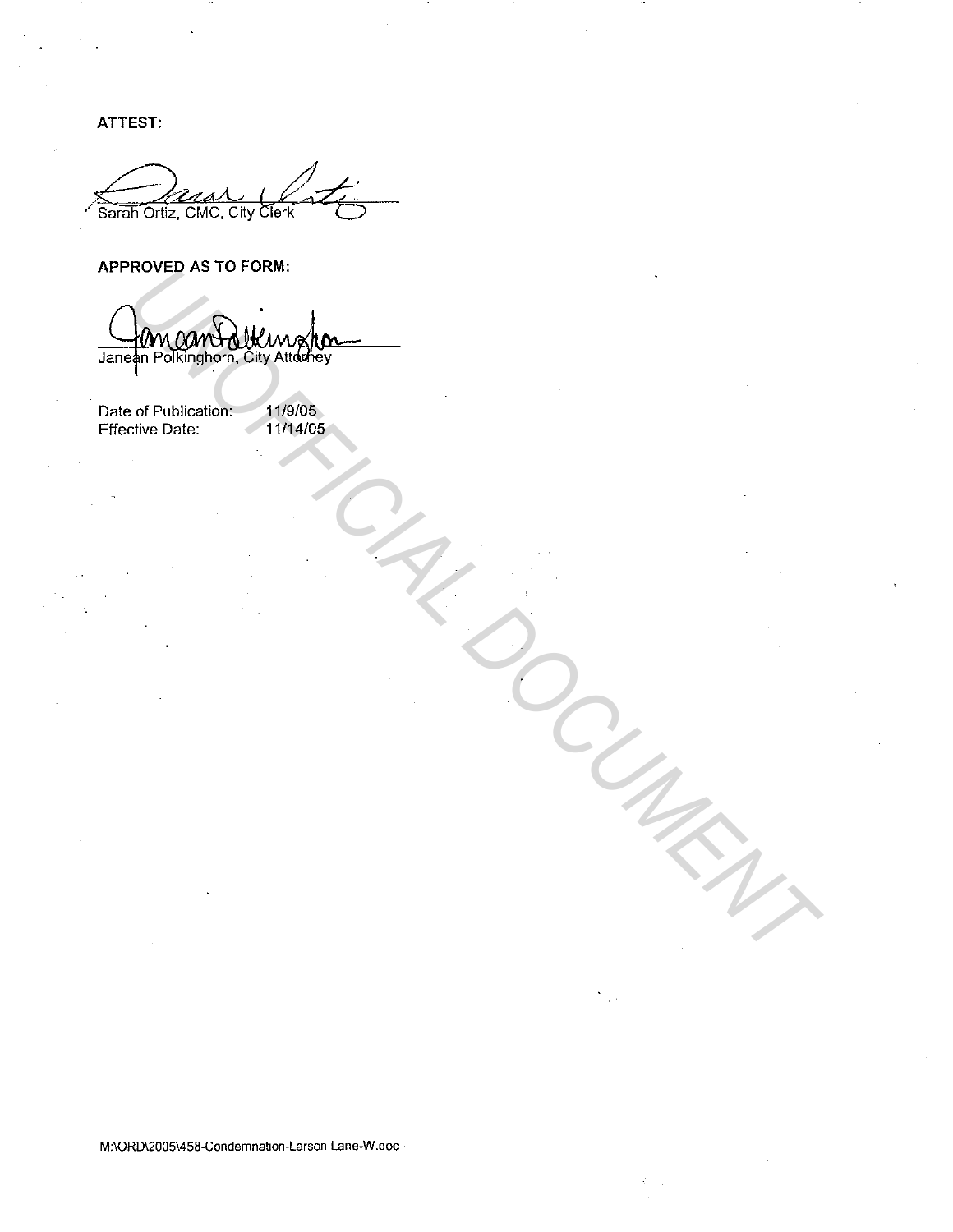# ORDINANCE NO. 458

# EXHIBIT "A" - Property Identified for Condemnation LARSON LANE (WEST ROAD) STREET IMPROVEMENT PROJECT ORDINANCE NO.458<br> **LARSON LANE (WEST ROAD) STREET IMPROVEMENT PROJECT**<br>
EXIDENT <sup>2</sup> consists of 10 pages including this cover page<br> **EXIDENT**<br>
EXIDENT CONSIST AND STREET IMPROVEMENT PROJECT<br>
AND THE STREET IMPROVEMENT PROJ

Exhibit "A" consists of 10 pages including this cover page

**M:\ORD\2005\458-Condemnation-Larson Lane-W .doc**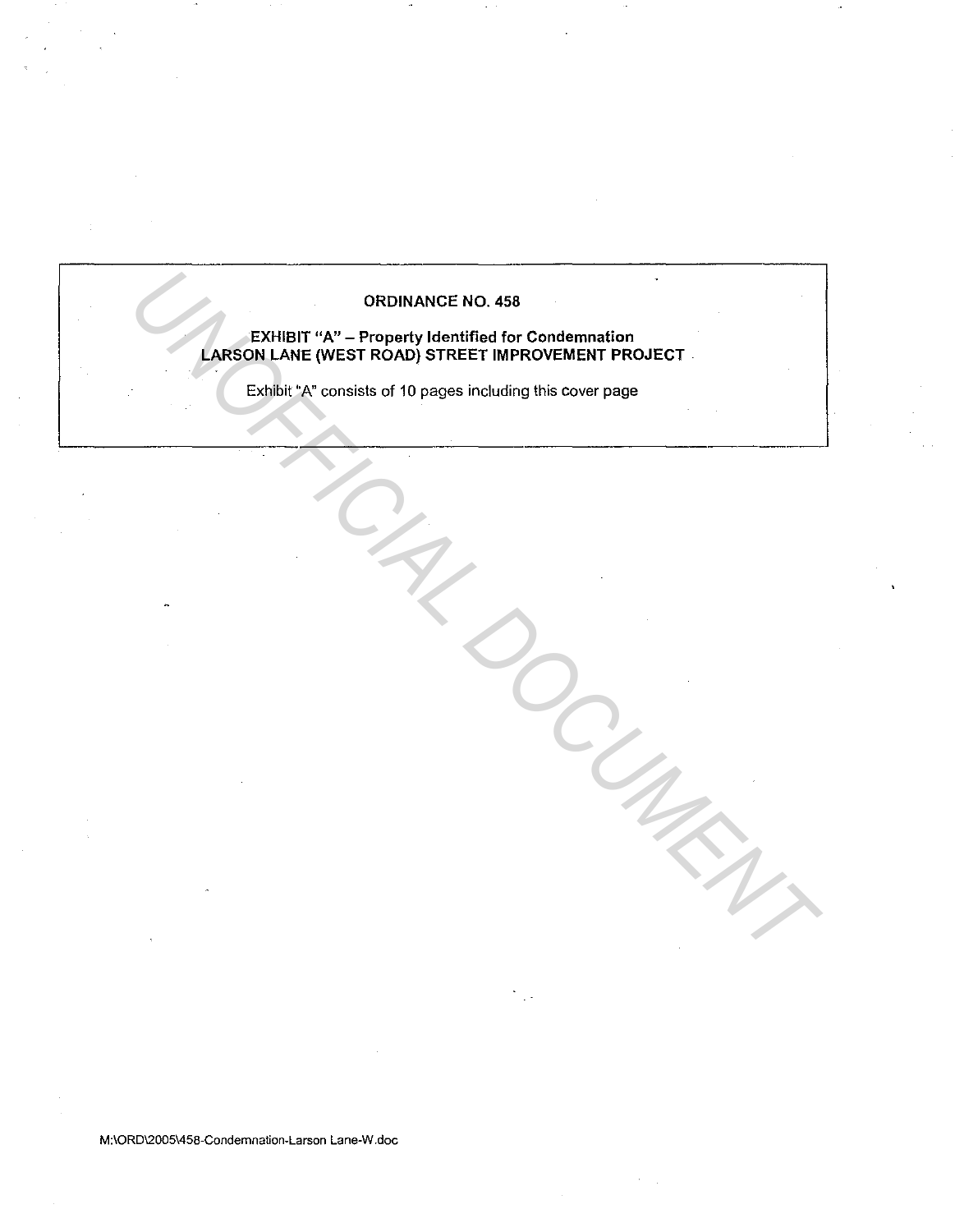# **PARCEL NOS. 0220152013 and 0220152042**

Those easement rights described in Pierce County Auditor Recording No. 200005050617 benefiting Parcel No. 0220152015. From the described in Pierce County Auditor Recording No.<br>
0005050617 benefiting Parcel No. 0220152015.<br>
1. The described on the described in Pierce County Auditor Recording No.<br>
1. The described in Pierce County Auditor R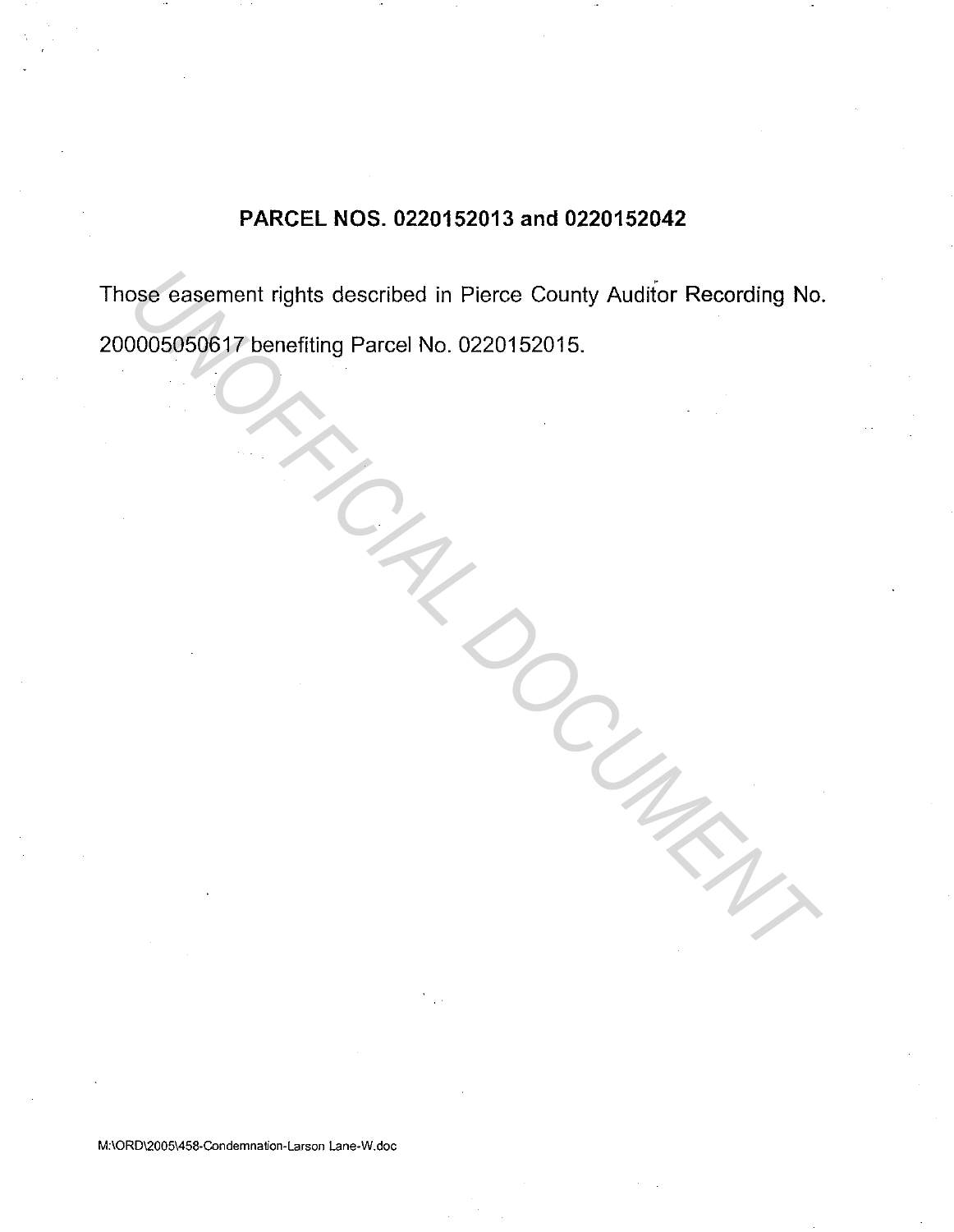# **Parcel# 0220152249**

# **Brooks Interior Outlet**

THE EAST 15 FEET OF THE PROPERTY DESCRIBED AS FOLLOWS:

BEGINNING AT THE SOUTHEAST CORNER OF THE NORTHEAST QUARTER OF THE NORTHWEST QUARTER OF SECTION 15, TOWNSHIP 20 NORTH, RANGE 2 EAST, WILLAMETTE MERIDIAN, IN PIERCE COUNTY, WASHINGTON; THE EASY IS FEET OF THE PROPERTY DESCRIBED AS FOLLOWS:<br>
BEGINNING AT THE SOUTHEAST CORNER OF THE NORTHEAST QUARTER<br>
OF THE NORTHWEST QUARTER OF SECTION 15, TOWNSHIP 20 NORTH,<br>
MASHINGTON;<br>
WASHINGTON;<br>
WASHINGTON;<br>
THENCE

THENCE NORTH 165 FEET, THENCE WEST 150 FEET, THENCE SOUTH 165 FEET, THENCE EAST TO THE POINT OF BEGINNING.

EXCEPT THE EAST 15 FEET AS CONVEYED TO PIERCE COUNTY FOR RIGHT OF WAY FOR BRIDGEPORT WAY.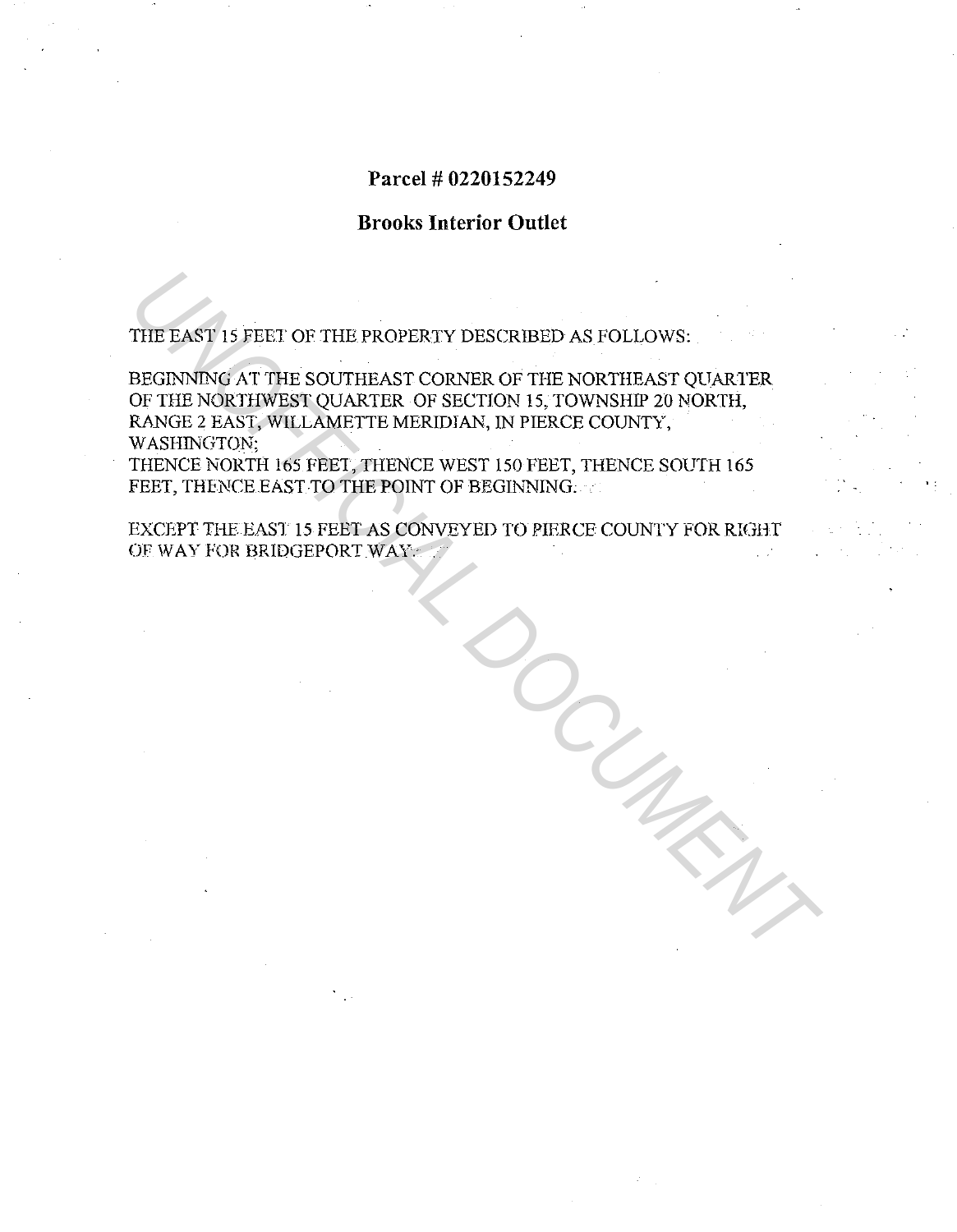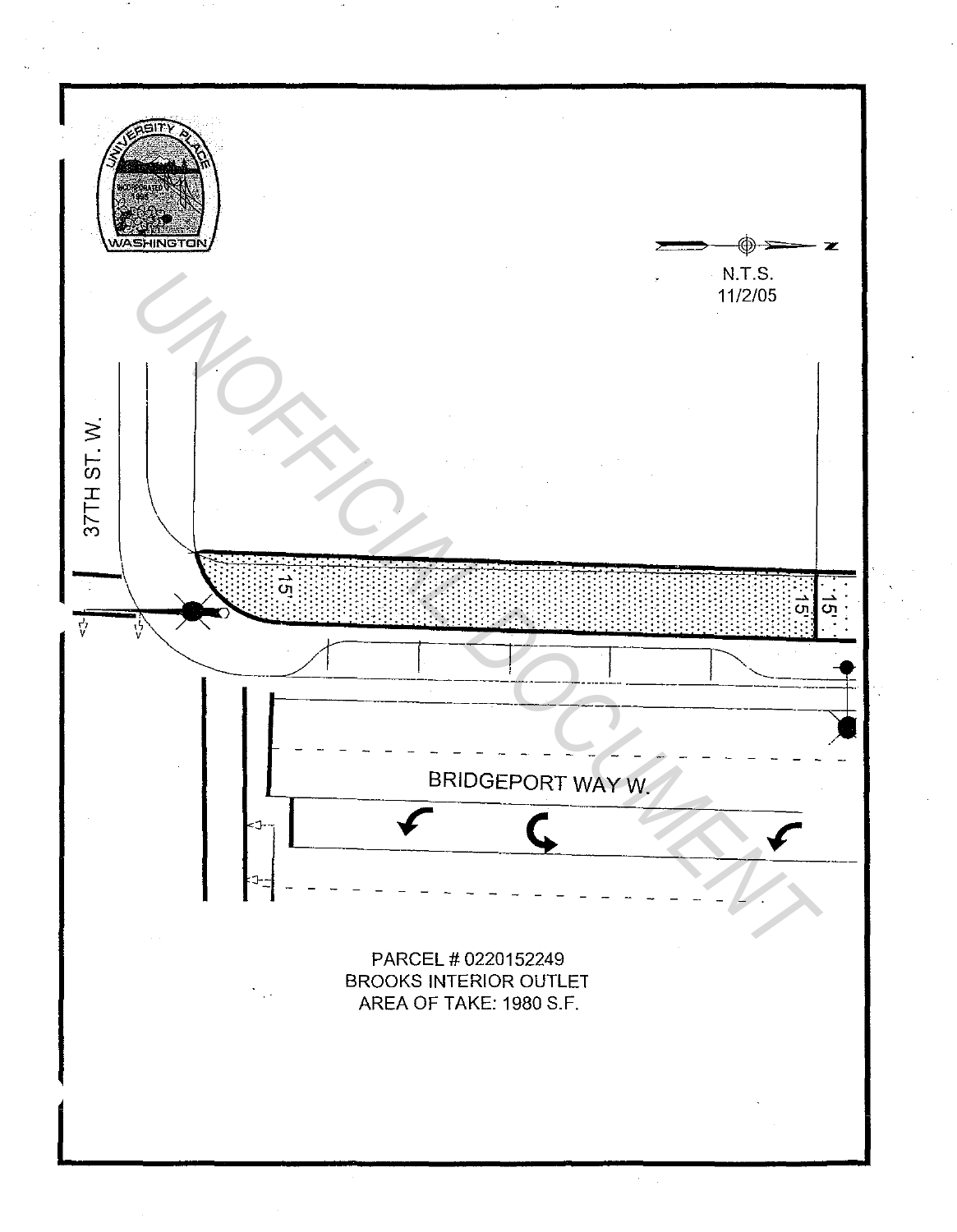# **Parcel # 0220152003 Olympic Terrace**

## PARCEL A

THE EAST 224 FEET OF THE NORTH 31 FEET, EXCEPT THE EASTERLY MOST 32 FEET, OF THE PROPERTY DESCRIBED AS FOLLOWS:

THE NORTH HALF OF THE SOUTH HALF OF THE SOUTHEAST QUARTER OF THE NORTHEAST QUARTER OF THE NORTHWEST QUARTER OF SECTION 15, TOWNSHIP 20 NORTH, RANGE 2 EAST, WILLAMETTE MERIDIAN, IN PIERCE COUNTY, WASHINGTON. PARCEL A<br>THE EAST 224 FEET OF THE NORTH 31 FEET, EXCEPT THE EASTERLY MOST<br>23 FEET, OF THE PROPERTY DESCRIBED AS FOLLOWS:<br>THE NORTH FALT OF THE SOUTH HALF OF THE SOUTHEAST QUARTER OF<br>THE NORTHEAST QUARTER OF THE NORTHWEST Q

### PARCEL<sub>B</sub>

THE EAST 32 FEET OF THE NORTH 41 FEET OF THE PROPERTY DESCRIBED AS FOLLOWS:

THE NORTH HALF OF THE SOUTH HALF OF THE SOUTHEAST QUARTER OF THE NORTHEAST QUARTER OF THE NORTHWEST QUARTER OF SECTION 15, TOWNSHIP 20 NORTH, RANGE 2 EAST, WILLAMETTE MERIDIAN, IN PIERCE. COUNTY, WASHINGTON.

### PARCEL<sub>C</sub>

THE SOUTH 124.63 FEET OF THE EAST 15 FEET OF THE PROPERTY DESCRIBED AS FOLLOWS:

THE NORTH HALF OF THE SOUTH HALF OF THE SOUTHEAST QUARTER OF THE NORTHEAST QUARTER OF THE NORTHWEST QUARTER OF SECTION 15, TOWNSHIP 20 NORTH, RANGE 2 EAST, WILLAMETTE MERIDIAN, IN PIERCE COUNTY, WASHINGTON.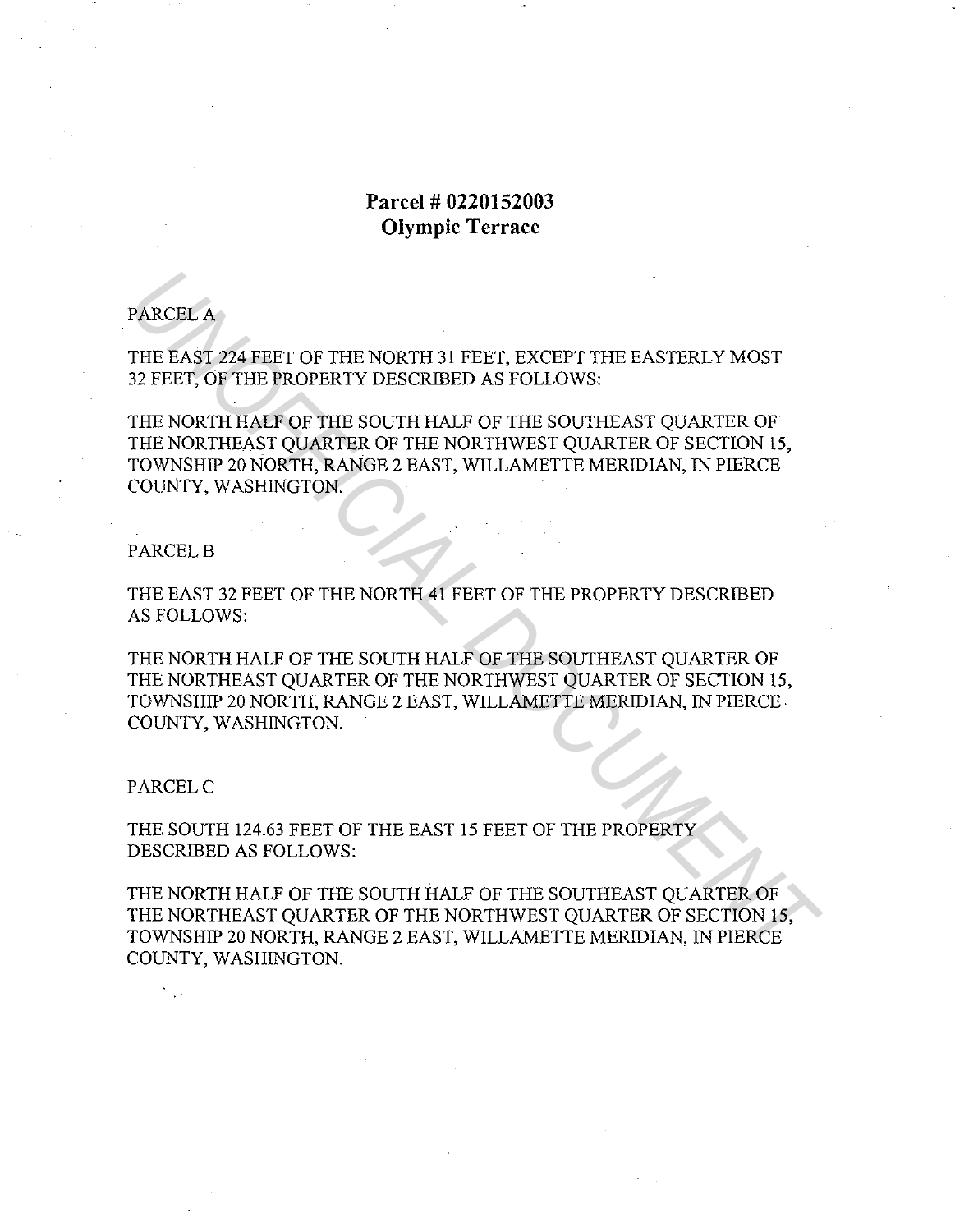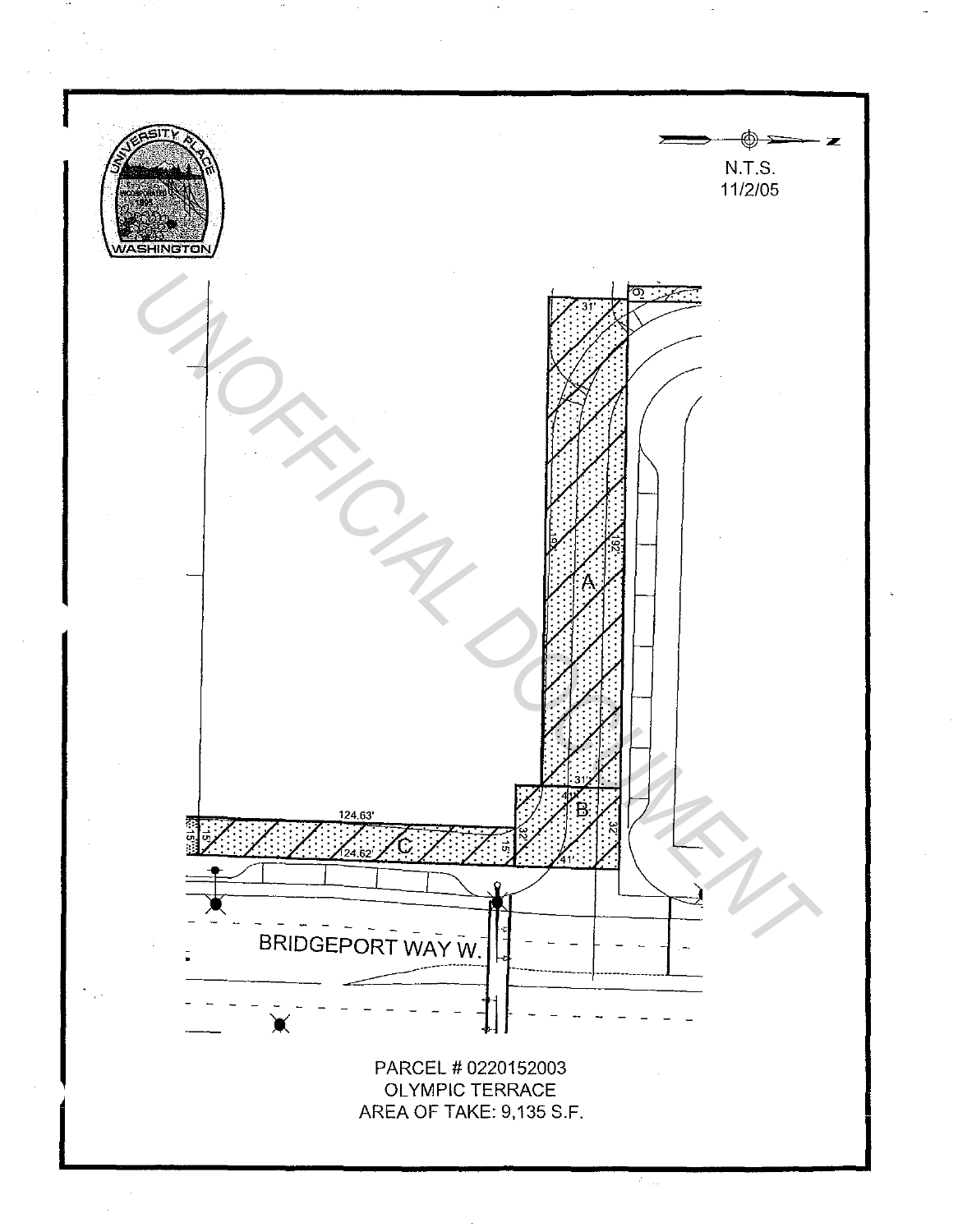# **Parcels# 0220152-020, 081, 211 & 213**

# **Briarview Apartments**

PARCEL A

THE EAST 240 FEET OF THE PROPERTY DESCRIBED AS FOLLOWS:

THE NORTH HALF OF THE NORTH HALF OF THE SOUTHEAST QUARTER OF THE NORTHEAST QUARTER OF THE NORTHWEST QUARTER OF SECTION 15, TOWNSHIP 20 NORTH, RANGE 2 EAST, WILLAMETTE MERIDIAN, IN PIERCE COUNTY, WASHINGTON.

PARCEL B

THE EAST 6 FEET OF THE PROPERTY DESCRIBED AS FOLLOWS:

THE WEST 400 FEET OF THE SOUTH HALF OF THE NORTH HALF OF THE SOUTHEAST QUARTER OF THE NORTHEAST QUARTER OF THE NORTHWEST QUARTER OF SECTION 15, TOWNSHIP 20 NORTH, RANGE 2 EAST, WILLAMETTE MERIDIAN, IN PIERCE COUNTY, WASHINGTON. **BRICH AND THE PROPERTY DESCRIBED AS FOLLOWS:**<br>THE RAST 240 FEET OF THE ROPERTY DESCRIBED AS FOLLOWS:<br>THE NORTH HALF OF THE NORTH HALF OF THE SOUTHEAST QUARTER OF<br>TOWNSHIP 20 NORTH RANGE 2 FAST, WILLAMETTE MERDIAN, IN PIER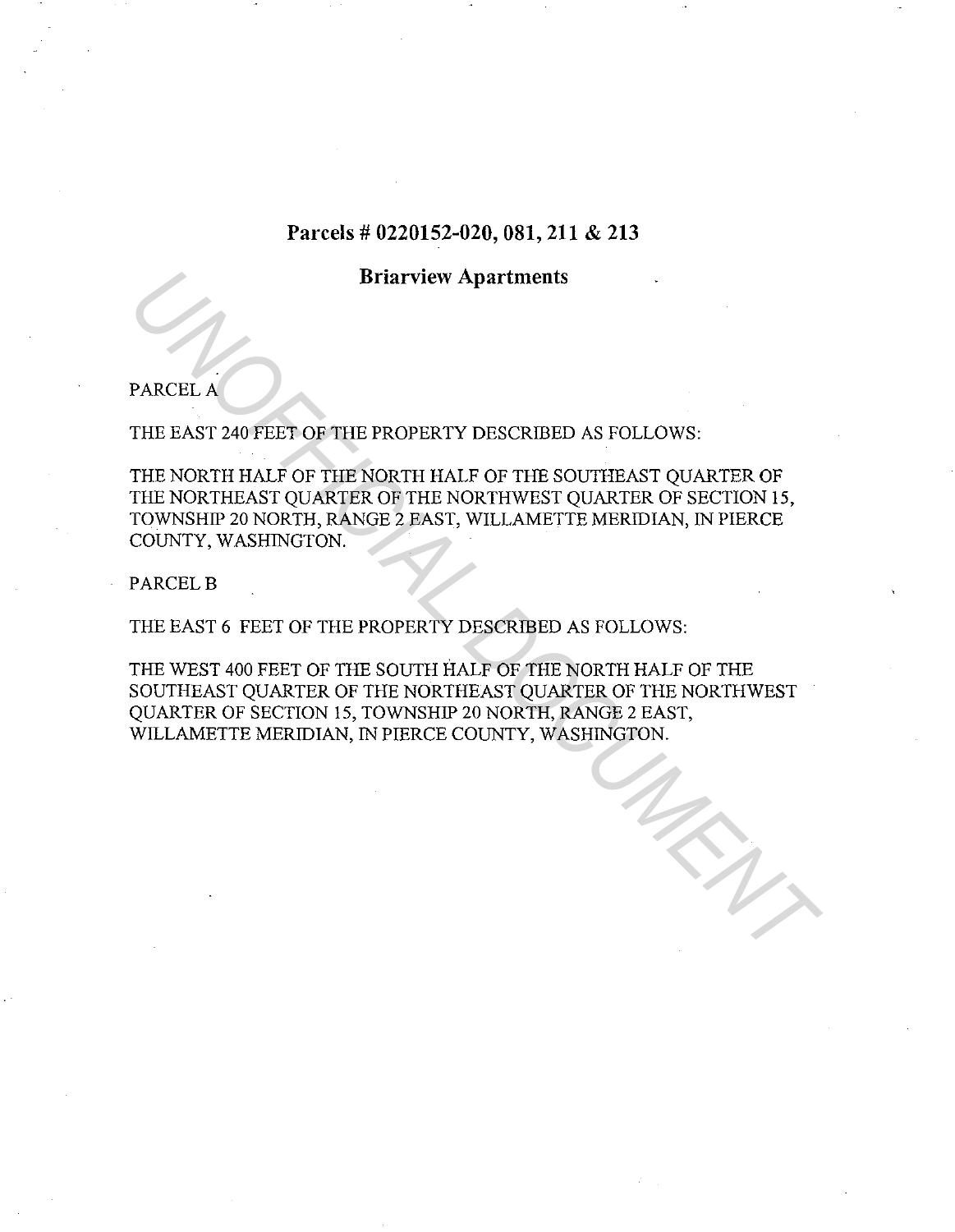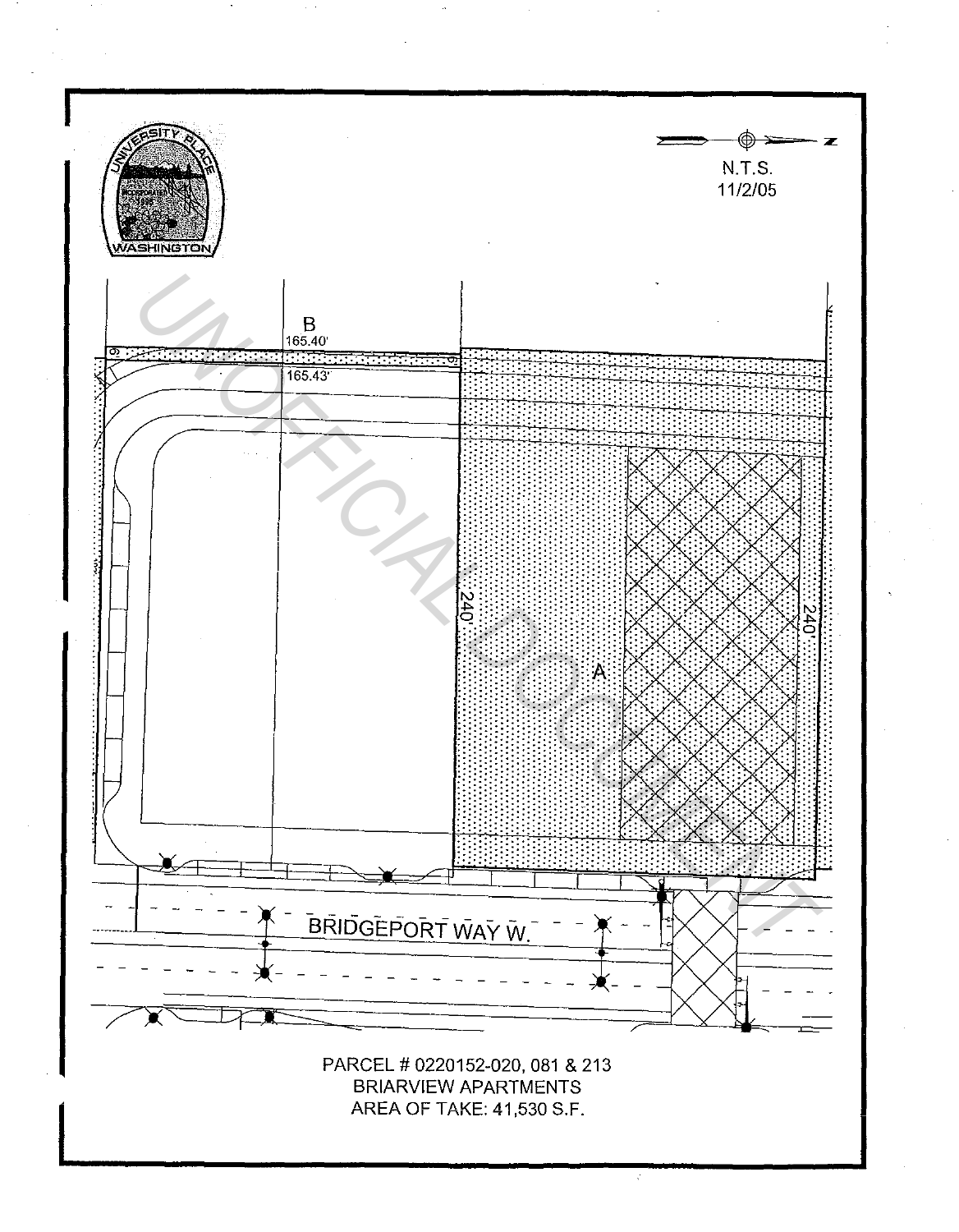# **Parcel # 0220152015 Bridgeport Professional Center**

COMMENCING ON THE EAST LINE OF THE NORTHEAST QUARTER OF THE NORTHEAST QUARTER OF THE NORTHWEST QUARTER OF SECTION 15, TOWNSHIP 20 NORTH, RANGE 2 EAST OF THE W.M., IN PIERCE COUNTY, WASHINGTON, AT A POINT 400 FEET SOUTH OF THE NORTHEAST QUARTER THEREOF;

THENCE WEST PARALLEL WITH THE NORTH LINE OF SAID SUBDIVISION, 30 FEET, TO THE TRUE POINT OF BEGINNING, SAID POINT OF BEGINNING BEING THE SOUTHWEST CORNER OF THAT CERTAIN TRACT CONVEYED TO RALPH R. RICKETTE AND HELEN N. RICKETTS, HUSBAND AND WIFE, BY DEED RECORDED APRIL 1, 1955 UNDER RECORDING NO. 1715802; THENCE WEST ALONG THE SOUTH LINE OF SAID RICKETTS TRACT AND THE EXTENSION THEREOF, PARALLEL WITH THE NORTH LINE OF SAID SUBDIVISION, 270 FEET, MORE OR LESS, TO THE EAST LINE OF FERNDALE THIRD ADDIOTION, ACCORDING TO PLAT RECORDED IN BOOK 23 OF PLATS AT PAGE 42 AND 43: COMMENCING ON THE EAST LINE OF THE NORTHEAST QUARTER OF THE NORTHEAST QUARTER OF THE NORTHEAST QUARTER OF THOMOTHY TO SASHINGTON, AT A POINT AND FELT SOLUTION THE WALK, IN PIERCE COUNTY, WASHINGTON, AT A POINT 400 FEET SOU

THENCE SOUTH ALONG THE SOUTH LINE OF SAID PLAT TO THE SOUTH LINE OF SAID NORTHEAST QUARTER OF THE NORTHEAST QUARTERT OF THE NORTHWEST QUARTER;

THENCE EAST ALONG SAID SOUTH LINE TO A POIT 30 FEET WEST OF THE EAST LINE OF SAID SUBDIVISION;

THENCE NORTH PARALLEL WITH SAID EAST LINE 250 FEET, MORE OR LESS, TO THE TRUE POIUNT OF BEGINNING.

EXCEPT THE EAST 10 FEET AS CONVEYED TO PIERCE COUNTY FOR RIGHT OF WAY FOR BRIDGEPORT WAY RECORDED UNDER RECORDING NO. 8812210119;

SITUATE IN THE CITY OF UNIVERSITY PLACE, COUNTY OF PIERCE, STATE OF WASHINGTON.